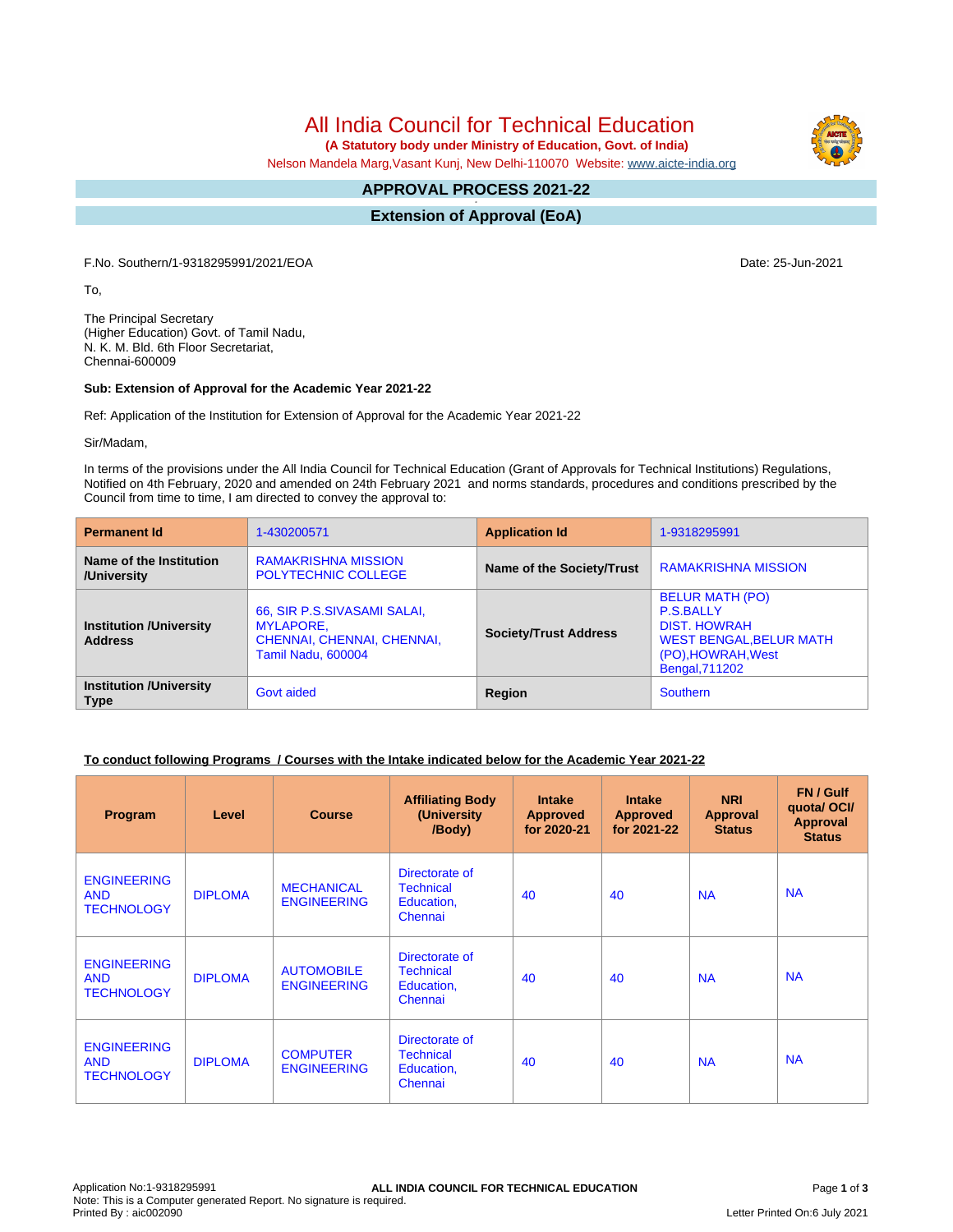#### **It is mandatory to comply with all the essential requirements as given in APH 2021-22 (Appendix 6)**

The Institution/ University is having the following deficiencies as per the online application submitted to AICTE (self-disclosure based) and the same shall be complied within Six Months from the date of issue of this EoA

#### **Deficiencies\* Noted (based on Self Disclosure)**

Establishment: Internal Complaint Committee(ICC).

**\***Please refer Deficiency Report for details

## **Important Instructions**

- 1. The State Government/ UT/ Directorate of Technical Education/ Directorate of Medical Education shall ensure that 10% of reservation for Economically Weaker Section (EWS) as per the reservation policy for admission, operational from the Academic year 2019-20 is implemented without affecting the reservation percentages of SC/ ST/ OBC/ General. However, this would not be applicable in the case of Minority Institutions referred to the Clause (1) of Article 30 of Constitution of India. Such Institution shall be permitted to increase in annual permitted strength over a maximum period of two years.
- 2. The Institution offering courses earlier in the Regular Shift, First Shift, Second Shift/Part Time now amalgamated as total intake shall have to fulfil all facilities such as Infrastructure, Faculty and other requirements as per the norms specified in the Approval Process Handbook 2021-22 for the Total Approved Intake. Further, the Institutions Deemed to be Universities/ Institutions having Accreditation/ Autonomy status shall have to maintain the Faculty: Student ratio as specified in the Approval Process Handbook.
- 3. Strict compliance of Anti-Ragging Regulation, Establishment of Committee for SC/ ST, Establishment of Internal Complaint Committee (ICC), Establishment of Online Grievance Redressal Mechanism, Barrier Free Built Environment for disabled and elderly persons, Fire and Safety Certificate should be maintained as per the provisions made in Approval Process Handbook and AICTE Regulation notified from time to time.
- 4. In case of any differences in content in this Computer generated Extension of Approval Letter, the content/information as approved by the Executive Council / General Council as available on the record of AICTE shall be final and binding.

**Prof.Rajive Kumar Member Secretary, AICTE**

Copy \*\* to:

- **1. The Director of Technical Education\*\*, Tamil Nadu**
- **2. The Principal / Director,** RAMAKRISHNA MISSION POLYTECHNIC COLLEGE 66, Sir P.S.Sivasami Salai, Mylapore, Chennai, Chennai,Chennai, Tamil Nadu,600004
- **3. The Secretary / Chairman,** BELUR MATH (PO) P.S.BALLY DIST. HOWRAH WEST BENGAL BELUR MATH (PO),HOWRAH West Bengal,711202